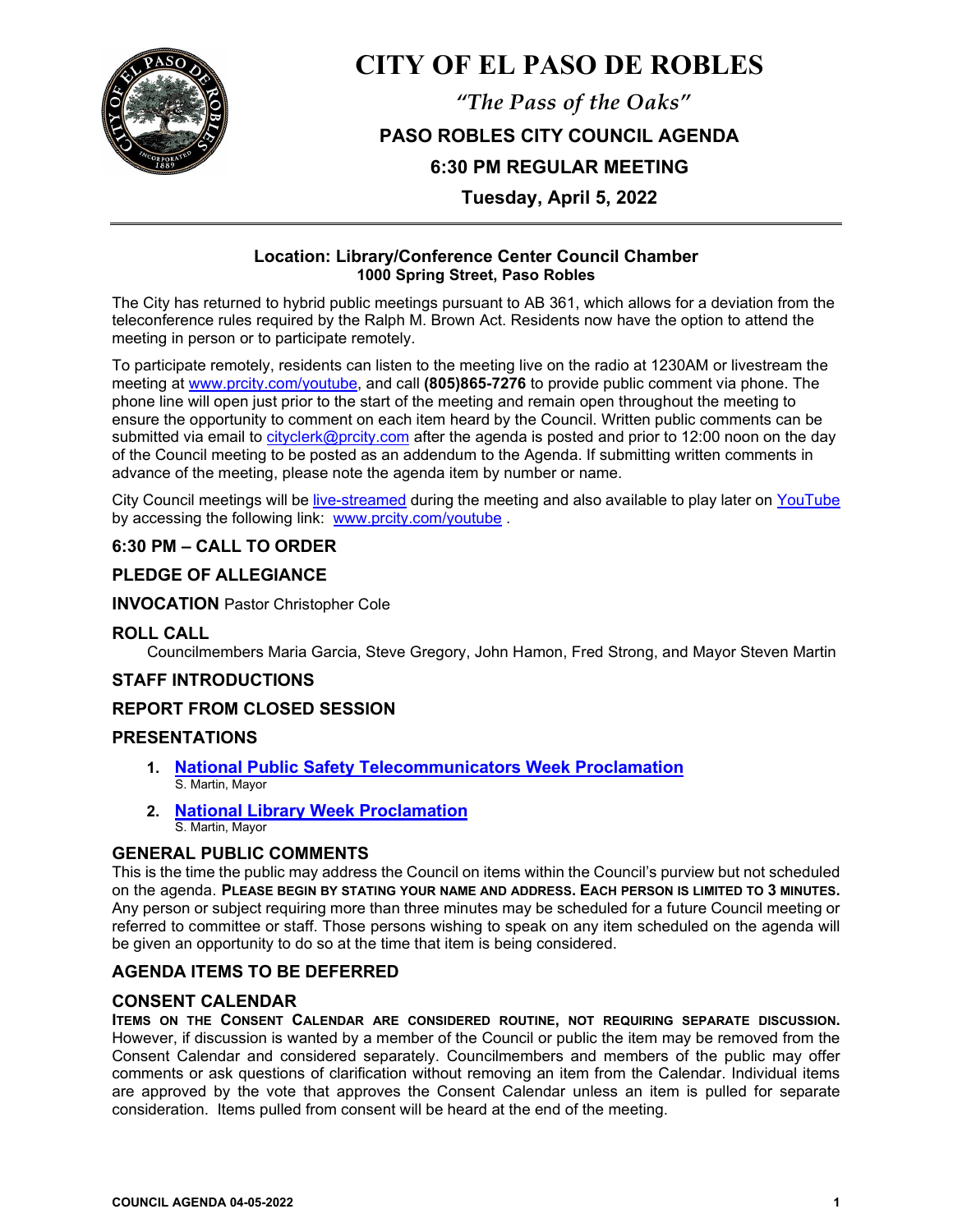- **3. [Approval of City Council Meeting Minutes from 03/15/2022](https://www.prcity.com/DocumentCenter/View/33488/April-5-2022-City-Council-Agenda-Item-03-PDF) and 3/29/2022** M. Boyer, City Clerk
- **4. Receipt [of Warrant Register](https://www.prcity.com/DocumentCenter/View/33489/April-5-2022-City-Council-Agenda-Item-04-PDF)**R. Cornell, Administrative Services Director
- **5. [Receipt of Advisory Body Minutes](https://www.prcity.com/DocumentCenter/View/33490/April-5-2022-City-Council-Agenda-Item-05-PDF)** Parks and Recreation Advisory Committee – 02/14/2022
- **6. [Paid Parking Rates Continued from 3/15/2022 Meeting](https://www.prcity.com/DocumentCenter/View/33476/April-5-2022-City-Council-Agenda-Item-06-PDF)**

During the March 15, 2022 regular City Council meeting, the City Council discussed and then continued the topic of Paid Parking Rates to the next regularly scheduled meeting of April 5, 2022. Based on the anticipated need to allow more time for this item to be thoroughly addressed by both City Council and the Downtown Parking Advisory Commission (DPAC) Mayor Martin and the City Manager have further continued this item to be addressed at a Special Joint Meeting of the City Council and DPAC to be held on Saturday, April 9, 2022 at 12:00 PM in Council Chamber. Because the City Council continued this item to a specific meeting date, this item is on the agenda to formally continue the topic to the April 9, 2022 Special Joint Meeting.

## **7. [Approval of Participation in Self-Generation Incentive Program for Nacimiento](https://www.prcity.com/DocumentCenter/View/33477/April-5-2022-City-Council-Agenda-Item-07-PDF)  [Water Project Facilities](https://www.prcity.com/DocumentCenter/View/33477/April-5-2022-City-Council-Agenda-Item-07-PDF)**

## C. Alakel, Public Works Director

**Recommendation:** Approve Resolution 22-XXX, supporting the City's Nacimiento Water Project Commissioner to vote in favor of the San Luis Obispo County Flood Control & Water Conservation District entering into a contract with Tesla for participation in the Self-Generation Incentive Program.

**8. [Approval to Award Contract to Design and Prepare Bid Documents to Improve](https://www.prcity.com/DocumentCenter/View/33478/April-5-2022-City-Council-Agenda-Item-08-PDF)  [17th Street from Chestnut to Spring Street and Appropriate Funds Therefore](https://www.prcity.com/DocumentCenter/View/33478/April-5-2022-City-Council-Agenda-Item-08-PDF)** D. Esperanza, Capital Projects Engineer

**Recommendation:** Approve Resolution 22-XXX, authorizing the City Manager to enter into an agreement with Stantec to prepare design and bid documents to improve 17<sup>th</sup> Street from Chestnut to Spring Street, in the amount of \$125,500

# **CONSENT CALENDAR ROLL CALL VOTE**

# **REPORT ON ITEMS APPROVED ON CONSENT**

## **PUBLIC HEARINGS**

**9. [Approval of Revised District Map, and Introduction of an Ordinance Adjusting the](https://www.prcity.com/DocumentCenter/View/33479/April-5-2022-City-Council-Agenda-Item-09-PDF)  [Boundaries of City Council Districts Based on the 2020 Decennial Census and](https://www.prcity.com/DocumentCenter/View/33479/April-5-2022-City-Council-Agenda-Item-09-PDF)  [Amending Municipal Code Section 2.08.015](https://www.prcity.com/DocumentCenter/View/33479/April-5-2022-City-Council-Agenda-Item-09-PDF)** M. Boyer, City Clerk

**Recommendation:** Approve Resolution 22-XXX adopting a revised District Map (Green Map); and introduce Ordinance 22-XXXX by title only waiving further reading amending Section 2.65.040 to Chapter 2.65 of Title 2 of the City Of El Paso De Robles Municipal Code. **ROLL CALL VOTE**

#### **DISCUSSION ITEMS**

**10. [Approval of North San Luis Obispo County Broadband Strategic Plan](https://www.prcity.com/DocumentCenter/View/33480/April-5-2022-City-Council-Agenda-Item-10-PDF)  [Memorandum of Understanding](https://www.prcity.com/DocumentCenter/View/33480/April-5-2022-City-Council-Agenda-Item-10-PDF)**

#### P. Sloan, Economic Development Manager

**Recommendation:** Authorize the Mayor to sign the attached Memorandum of Understanding between the City of Paso Robles and the City of Atascadero; and appropriate an amount not to exceed \$100,000 from the General Fund of the current FY for a regional broadband strategic plan.

**ROLL CALL VOTE**

**11. [Paso Robles Fire and Emergency Services Community Risk](https://www.prcity.com/DocumentCenter/View/33481/April-5-2022-City-Council-Agenda-Item-11-PDF)  [Assessment/Standards of Cover & Five-Year Strategic Plan](https://www.prcity.com/DocumentCenter/View/33481/April-5-2022-City-Council-Agenda-Item-11-PDF)**

#### J. Stornetta, Fire Chief

**Recommendation:** Endorse the Paso Robles Fire and Emergency Services Community Risk Assessment/Standards of Cover and Five-Year Strategic Plan.

## **ROLL CALL VOTE**